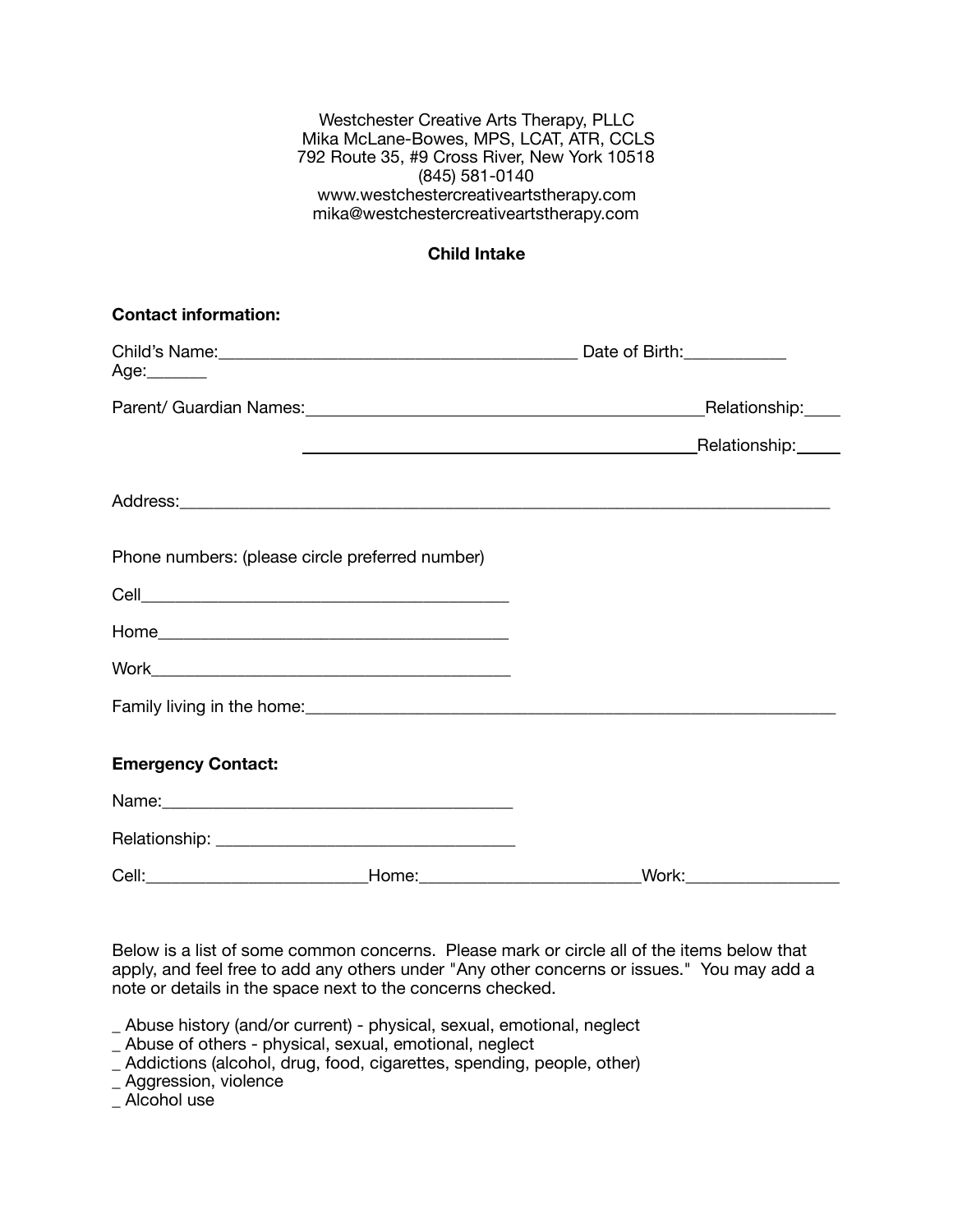- \_ Anger, hostility, arguing, irritability
- \_ Anxiety, nervousness
- \_ Attention, concentration, distractibility
- \_ Body image concerns
- \_ Career concerns, goals, and choices
- \_ Codependence putting other people's needs ahead of yours and not taking care of your own needs
- Decision making, indecision, mixed feelings, putting off decisions
- \_ Dependence, separation anxiety
- \_ Depression, low mood, sadness, crying, inability to feel pleasure, not having fun
- \_ Divorce, separation
- \_ Drug use prescription medications, over-the-counter medications, street drugs
- \_ Eating problems overeating, undereating, appetite, binging, purging
- \_ Family conflict, family constellation issues
- \_ Fatigue, tiredness, low energy
- \_ Friendships quality, quantity
- \_ Grieving, mourning, deaths, losses, divorce
- \_ Guilt, shame
- Headaches, other kinds of pain
- \_ Health, illness, medical concerns, physical problems
- \_ Loneliness, isolation
- \_ Memory problems, foggy thinking
- Mood swings
- \_ Motivation low motivation or highly driven
- \_ Nervousness, tension, jumpiness, restlessness
- \_ Panic or anxiety attacks, fear of panic or anxiety attacks
- \_ Perfectionism
- \_ Pessimism
- \_ Phobias intense fear around leaving comfortable environment, closed spaces, open spaces, animals, heights, water, bridges, tunnels, specific situations, other
- \_ Procrastination, work inhibitions, difficulty completing projects
- \_ Relationship problems difficulty beginning or remaining in a relationship, conflict,
- distance/coldness, communication problems, trust
- \_ Self-abuse
- \_ Self-centeredness
- \_ Self-esteem, feelings of low self-worth
- \_ Self-neglect, poor self-care (exercise, nutrition, hygiene, other)
- \_ Self-neglect not taking time for oneself, not taking time for relaxation
- \_ Sensitivity to rejection, concern with others' opinions
- Sexual orientation concerns
- \_ Shyness, sensitivity to criticism
- \_ Sleep problems too much, too little, insomnia, nightmares
- \_ Smoking and tobacco use
- \_ Social concerns, social anxiety, social inhibitions
- \_ Stress, tension, feeling pressured, inadequate stress management
- \_ Stomach aches
- \_Suicidal thoughts
- \_ Unresolved issues/events from the past
- \_ Weight and diet issues
- \_ Withdrawal, isolating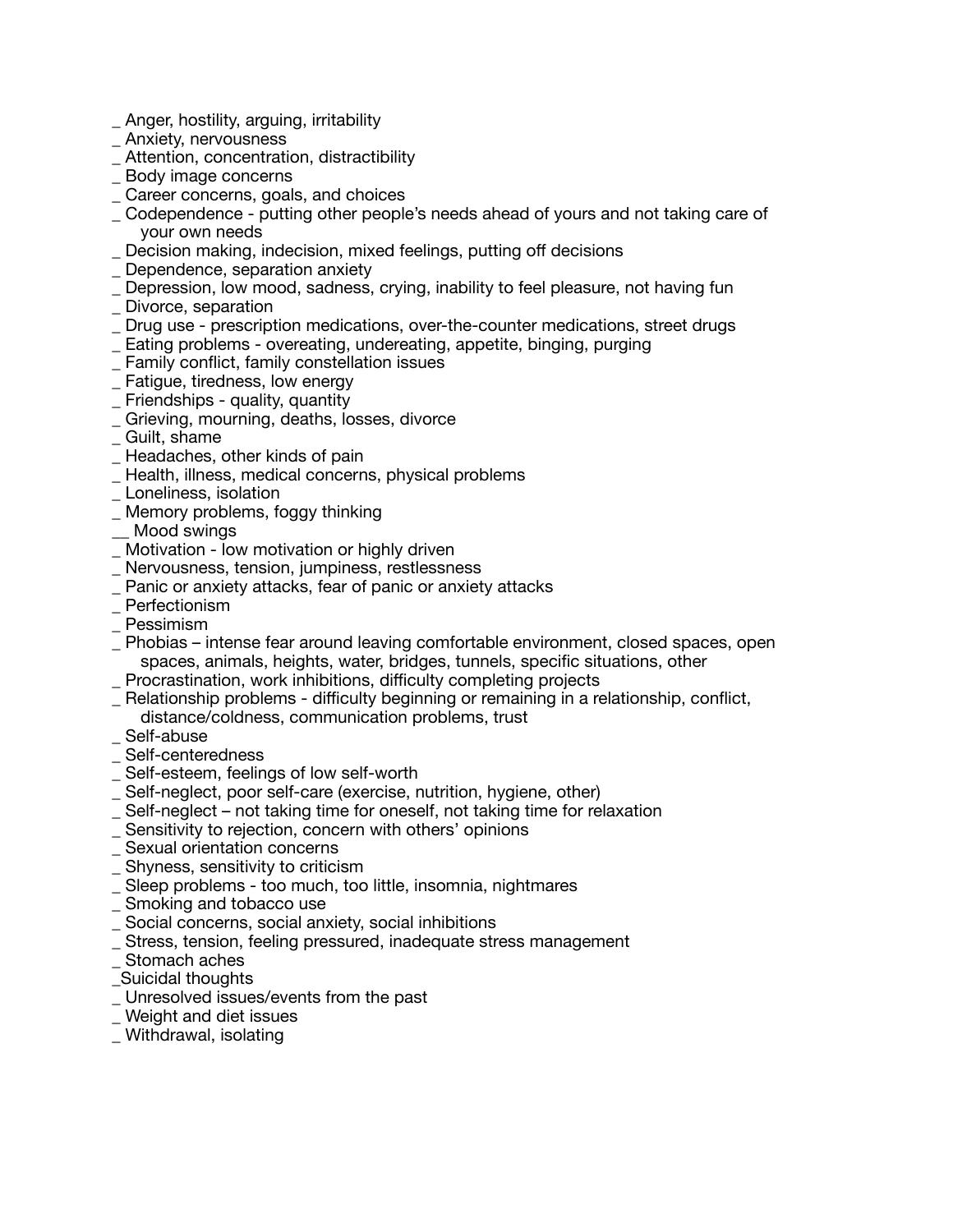Any other concerns or issues: \_\_\_\_\_\_\_\_\_\_\_\_\_\_\_\_\_\_\_\_\_\_\_\_\_\_\_\_\_\_\_\_\_\_\_\_\_\_\_\_\_\_\_\_\_\_\_

Please look back over the concerns you have checked off and/or added to the check list and prioritize the top three that you would like addressed immediately:

\_\_\_\_\_\_\_\_\_\_\_\_\_\_\_\_\_\_\_\_\_\_\_\_\_\_\_\_\_\_\_\_\_\_\_\_\_\_\_\_\_\_\_\_\_\_\_\_\_\_\_\_\_\_\_\_\_\_\_\_\_\_\_\_\_\_\_\_\_\_\_\_\_\_\_\_\_\_\_\_\_\_\_\_\_ \_\_\_\_\_\_\_\_\_\_\_\_\_\_\_\_\_\_\_\_\_\_\_\_\_\_\_\_\_\_\_\_\_\_\_\_\_\_\_\_\_\_\_\_\_\_\_\_\_\_\_\_\_\_\_\_\_\_\_\_\_\_\_\_\_\_\_\_\_\_\_\_\_\_\_\_\_\_\_\_\_\_\_\_\_

\_\_\_\_\_\_\_\_\_\_\_\_\_\_\_\_\_\_\_\_\_\_\_\_\_\_\_\_\_\_\_\_\_\_\_\_\_\_\_\_\_\_\_\_\_\_\_\_\_\_\_\_\_\_\_\_\_\_\_\_\_\_\_\_\_\_\_\_\_\_\_\_\_\_\_\_\_\_\_\_\_\_\_\_\_

| - |  |
|---|--|
| o |  |

Current medications (including over-the-counter or herbal supplements)?

Serious or chronic medical conditions (including past surgeries)?

Is there a family history of mental illness, substance abuse or suicide?

## **Developmental History**:

Were there any issues with delivery or child birth?

Did the client have any issues with motor or speech development? Please describe.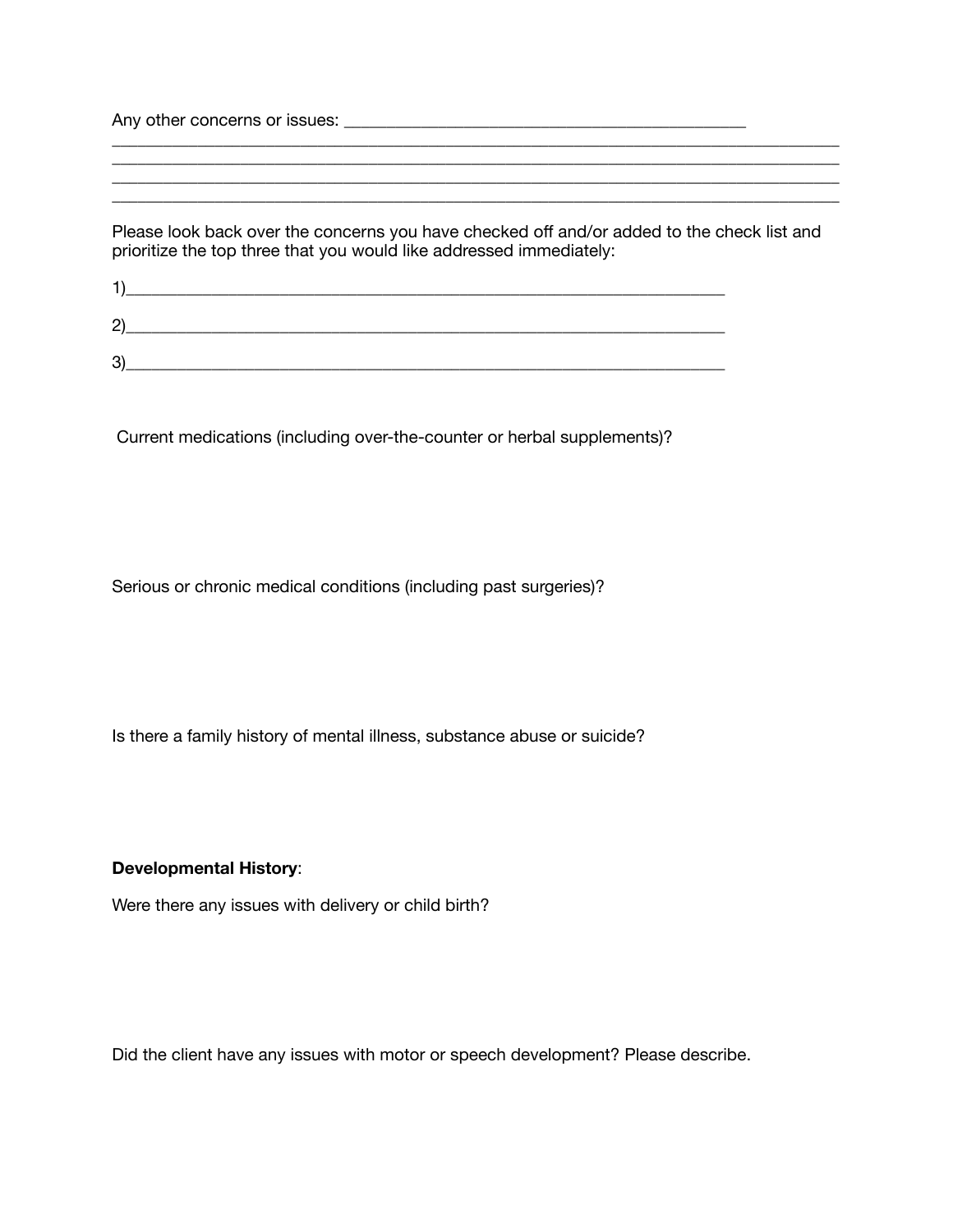When were these issues first identified?

Please list previous occupational, physical, speech, developmental, creative arts therapies or alternative treatment.

## **Educational History:**

| <b>Current School:</b> | .irade: |  |
|------------------------|---------|--|
|                        |         |  |

At what age did the client start school?

| Is the client in a mainstream classroom? Yes No If not, what percentage is |  |  |
|----------------------------------------------------------------------------|--|--|
| mainstreamed?                                                              |  |  |

Has the client skipped or retained grades? Yes No Which?

How are the clients grades?

Have there been identified academic or learning issues?

What are the clients strengths and weaknesses?